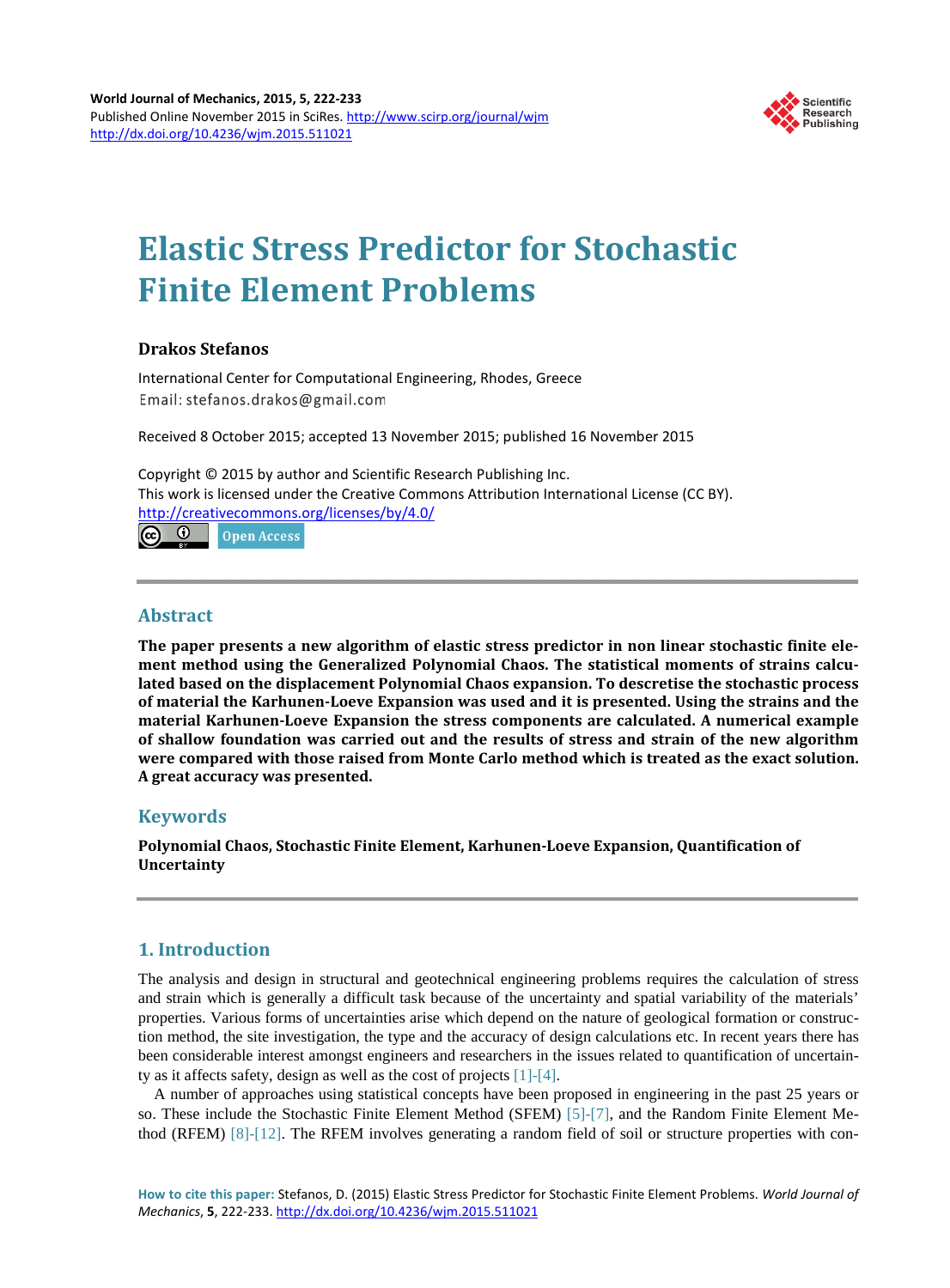trolled mean, standard deviation and spatial correlation length, which is then mapped onto a finite element mesh. However the number of works on the stochastic stress and strain calculation and their statistical moments are limited. An essential paper on the field is presented by Ghosh & Farhat [\[13\]](#page-6-1) where the constitutive relation of stress and strain calculated by different approaches.

In this paper we present SFEM [\[14\]](#page-6-2)[-\[18\]](#page-6-3) using the method of Generalized Polynomial Chaos (GPC) [\[19\].](#page-6-4) To descretise the stochastic process of material the Karhunen-Loeve Expansion was used and it is presented. The constitutive relation of stress and strain calculated using the Generalized Polynomial Chaos and verified against Monte Carlo simulation which is treated as the exact solution based on a series of computational experiment. In order to solve an elastoplastic problem the invariants of stress are also needed. In the current work the stochastic stress invariants are given also.

A numerical example of shallow foundation is given in the last part of the paper. The results of the two methods of stress and strains calculation are compared and presented.

#### **2. Probability Density Definition**

Considering an arbitrary body and a the sample space  $(\Omega, \mathcal{F}, \mathbb{P})$  where  $\mathcal{F}$  is the *σ*-algebra and is considered to contain all the information that is available,  $\mathbb{P}$  is the probability measure and the spat  $D \subset \mathbb{R}^3$ . Assuming that the parameters of the body  $v(x,\xi(\omega))$  for  $x \in D$  and  $\omega \in \Omega$  dependent on a finite number *M* of random variables  $\xi = [\xi_1, \xi_2, \dots, \xi_M] : \Omega \to \Gamma \subset \mathbb{R}^M$  and  $\Gamma = \Gamma_1 \times \Gamma_1 \times \dots \times \Gamma_M$ . To compute the statistical moments of the results we perform a change of variable  $y_k = \xi_k(\omega)$  and  $\mathbf{y} = [y_1, y_2, \dots, y_M]$  [\[20\].](#page-6-5) If  $\rho$  is the joint density and random variables are independent and  $\rho_i$  denote the density of  $\xi_i$  then:

$$
\rho(\mathbf{y}) = \rho_1(y_1)\rho_2(y_2)\cdots\rho_M(y_M)
$$
\n(1)

The expected value of a quantity of the problem is given by the following norm:

$$
\left\| \cdot \right\|_{L^2\left(\Omega, L^2(D)\right)} = \int_{\Omega} \int_{D} \left| \cdot \right|^2 \left( x, \omega \right) \mathrm{d}x \mathrm{d} \mathbb{P} = \mathbb{E} \left( \left\| \cdot \right\|_{L^2(D)} \right) < \infty \tag{2}
$$

#### **3. Computation of Strains**

The author has presented a stochastic finite element procedure to solve boundary problems using polynomial chaos [\[15\]-](#page-6-6)[\[18\].](#page-6-3) The outcome displacement of the problem is given by the polynomial chaos expansion as:

$$
u(x, y) = \sum_{k=1}^{Q} u_k(x) \psi_{\kappa}(y)
$$
 (3)

where the order Q and the formula  $\psi$  of Polynomial Chaos are given in [Appendix A](#page-7-0).

In order to propagate the uncertainties from input parameters to the results for an elastoplastic problem throw the constitutive equation the strains must be calculated first.

In an elastostatic problem of homogeneous isotropic body one of the field equations that must be satisfied at all interior points of the body is the Strain-Displacement relations:

$$
\varepsilon_{ij} (x, y) = \frac{1}{2} \Big( u(x, y)_{i,j} + u(x, y)_{j,i} \Big) \quad i, j = 1, 2, 3 \tag{4}
$$

Using the displacement polynomial chaos expansion the Equation (4) leads to:

$$
\varepsilon_{ij}(\mathbf{x}, \mathbf{y}) = \frac{1}{2} \Biggl( \Biggl( \sum_{k=0}^{\infty} u_i^{(k)}(\mathbf{x}) \psi_{\kappa}(\mathbf{y}) \Biggr)_{,j} + \Biggl( \sum_{k=0}^{\infty} u_j^{(k)}(\mathbf{x}) \psi_{\kappa}(\mathbf{y}) \Biggr)_{,i} \Biggr) \n\Rightarrow \varepsilon_{ij}(\mathbf{x}, \mathbf{y}) = \frac{1}{2} \Biggl( \sum_{k=0}^{\infty} u_{i,j}^{(k)}(\mathbf{x}) \psi_{\kappa}(\mathbf{y}) + \sum_{k=0}^{\infty} u_{j,i}^{(k)}(\mathbf{x}) \psi_{\kappa}(\mathbf{y}) \Biggr) = \sum_{k=0}^{\infty} \varepsilon_{ij}^{(k)} \psi_{\kappa}(\mathbf{y})
$$
\n(5)

#### **4. Integration Algorithm**

Solving for each increment the boundary problem the strain Polynomial Chaos Expansion can be calculated as before. At each increment  $n + 1$  they are also known the stress from the previous state  $\sigma^n$  the plastic strain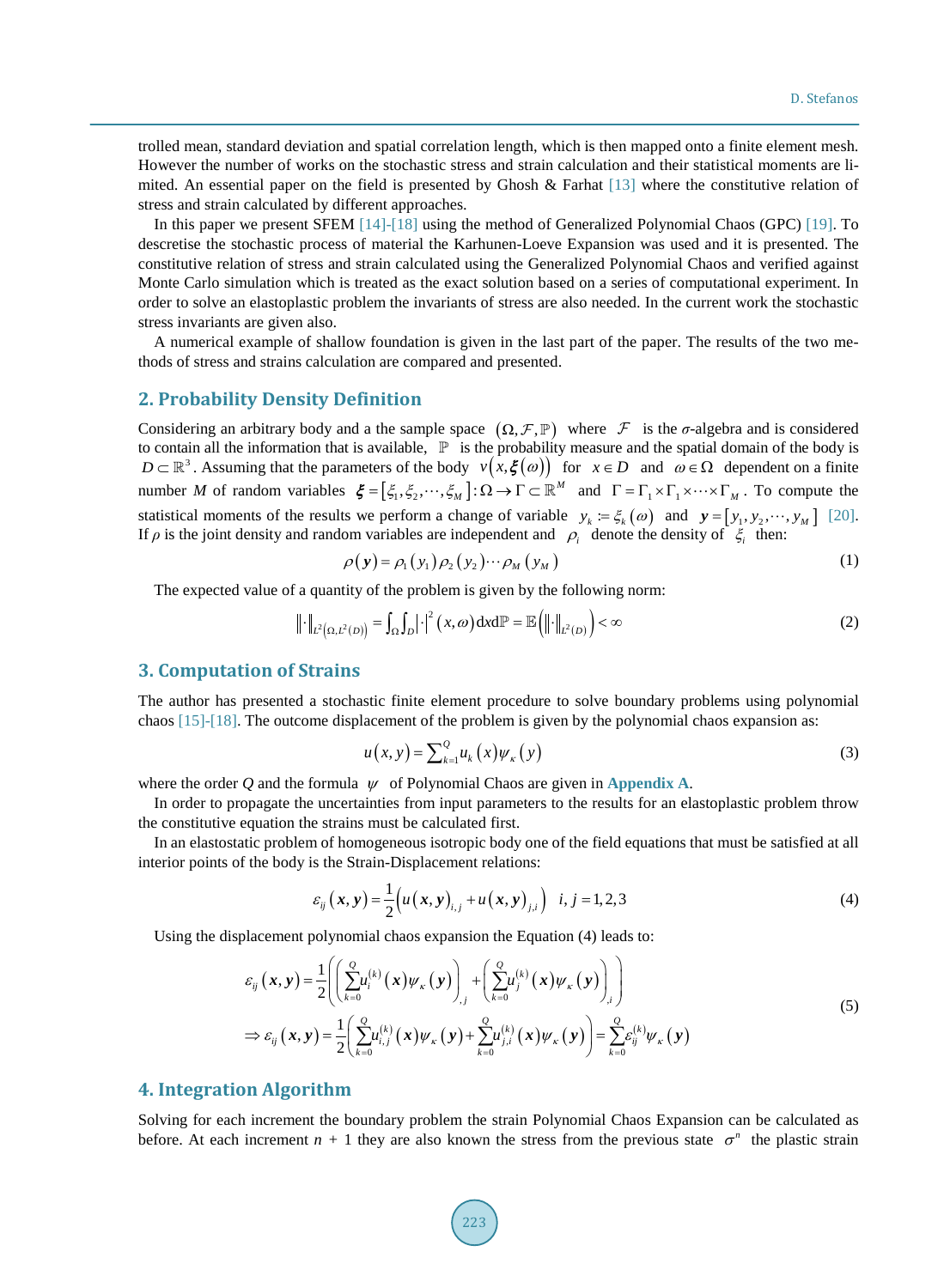$d\varepsilon_k^{p,n}$ . The basic steps in computing the new state of stress are as follows:

The mean value of elastic predictor and of the trial stress are given:

$$
\left\langle d\sigma_{ij}^{n+1} \right\rangle = \left\langle C_{ijkl} d\varepsilon_{kl}^{n+1} - p_j^n d\varepsilon_{kl}^{p,n} \right\rangle \tag{6}
$$

$$
\left\langle \sigma_{ij}^{tr,n+1} \right\rangle = \left\langle \sigma_{ij}^{n} \right\rangle + \left\langle d\sigma_{ij}^{n+1} \right\rangle \tag{7}
$$

The  $4<sup>th</sup>$ -order stochastic elasticity tensor of elastic module is given by the equation:

$$
C_{ijkl}(\mathbf{x}, \mathbf{y}) = E(\mathbf{x}) C_{ijkl}^*(\mathbf{x}), \quad i, j, k, l = 1, 2, 3
$$
 (8)

 $C_{ijkl}^*(x)$ : is expressed in terms of (deterministic) Poisson's ratio as

$$
C_{ijkl}^* \left( \mathbf{x} \right) = \frac{\nu}{\left( 1 + \nu \right)} \delta_{ij} \delta_{kl} + \frac{1}{2 \left( 1 + \nu \right)} \left( \delta_{ik} \delta_{jl} + \delta_{il} \delta_{jk} \right) \tag{9}
$$

Based on that the stochastic process of Young modulus over the spatial domain with a known mean value  $\hat{E}(x)$  and covariance matrix  $Cov(x, x, y)$  assuming lognormal distribution the Karhunen-Loeve expansion has been used which is the most efficient method for the discretization of a random field. Thus:

$$
E(x, y) = \exp\left(\tilde{E}(x) + \sum_{\kappa}^{Q} \sqrt{\lambda_{\kappa}} \varphi_{\kappa}(x) y_{\kappa}\right)
$$
(10)

where:

 $\lambda_k$ : is the eigenvalues of the covariance function;

 $\varphi_{\kappa}(\mathbf{x})$ : is the eigenfunctions of the covariance function  $Cov(x_1, x_2)$ .

## **5. Constitutive Equations for Plain Strain Condition**

Assuming one dimension and  $3<sup>rd</sup>$  order polynomial chaos and plain strain conditions:

$$
\begin{bmatrix} \sigma_{11} \\ \sigma_{22} \\ \sigma_{12} \end{bmatrix} = \exp\left(m u_{\text{ln}E} + \sigma_{\text{ln}E} y\right) \frac{1}{(1+v)(1-2v)} \begin{bmatrix} 1-v & v & 0 \\ v & 1-v & 0 \\ 0 & 0 & (1-2v)/v \end{bmatrix} \begin{bmatrix} \varepsilon_{11} \\ \varepsilon_{22} \\ \varepsilon_{12} \end{bmatrix}
$$
(11)

Considering as  $\mu_k$ ,  $\sigma_k$  and  $v_k = \frac{\sigma_k}{\mu_k}$  $v_k = \frac{\sigma_k}{\mu_k}$  the mean value the standard deviation and the coefficient of variation

of Elasticity modulus , the mean values and the variance of the lognormal distribution are equal to:

$$
\begin{cases}\n\sigma_{lnk}^2 = \ln\left(1 + v_k^2\right) \\
\mu_{lnk} = \ln\left(\mu_k\right) - \frac{1}{2}\sigma_{lnk}^2\n\end{cases}
$$
\n(12)

Using the Chaos polynomial expansion the stochastic equation of each component of stress is given:

$$
\sigma_{11} = \frac{\exp\left(mu_{\text{ln}E} + \sigma_{\text{ln}E}y\right)}{(1+v)(1-2v)} \left[ (1-v)\sum_{k=1}^{Q} \varepsilon_{11}^{(k)} \psi_{k}\left(y\right) + v\sum_{k=1}^{Q} \varepsilon_{22}^{(k)} \psi_{k}\left(y\right) \right] \n\sigma_{22} = \frac{\exp\left(mu_{\text{ln}E} + \sigma_{\text{ln}E}y\right)}{(1+v)(1-2v)} \left[ (v)\sum_{k=1}^{Q} \varepsilon_{11}^{(k)} \psi_{k}\left(y\right) + (1-v)\sum_{k=1}^{Q} \varepsilon_{22}^{(k)} \psi_{k}\left(y\right) \right] \n\sigma_{12} = \frac{\exp\left(mu_{\text{ln}E} + \sigma_{\text{ln}E}y\right)}{(1+v)(1-2v)} \left[ \frac{1-2v}{v}\sum_{k=1}^{Q} \varepsilon_{12}^{(k)} \psi_{k}\left(y\right) \right] \n\sigma_{3} = \frac{\exp\left(mu_{\text{ln}E} + \sigma_{\text{ln}E}y\right)}{(1+v)} \left( \frac{v}{1-2v} \right) \left( \sum_{k=1}^{Q} \varepsilon_{11}^{(k)} \psi_{k}\left(y\right) + \sum_{k=1}^{Q} \varepsilon_{22}^{(k)} \psi_{k}\left(y\right) \right)
$$
\n(13)

The expected value after some algebra gives: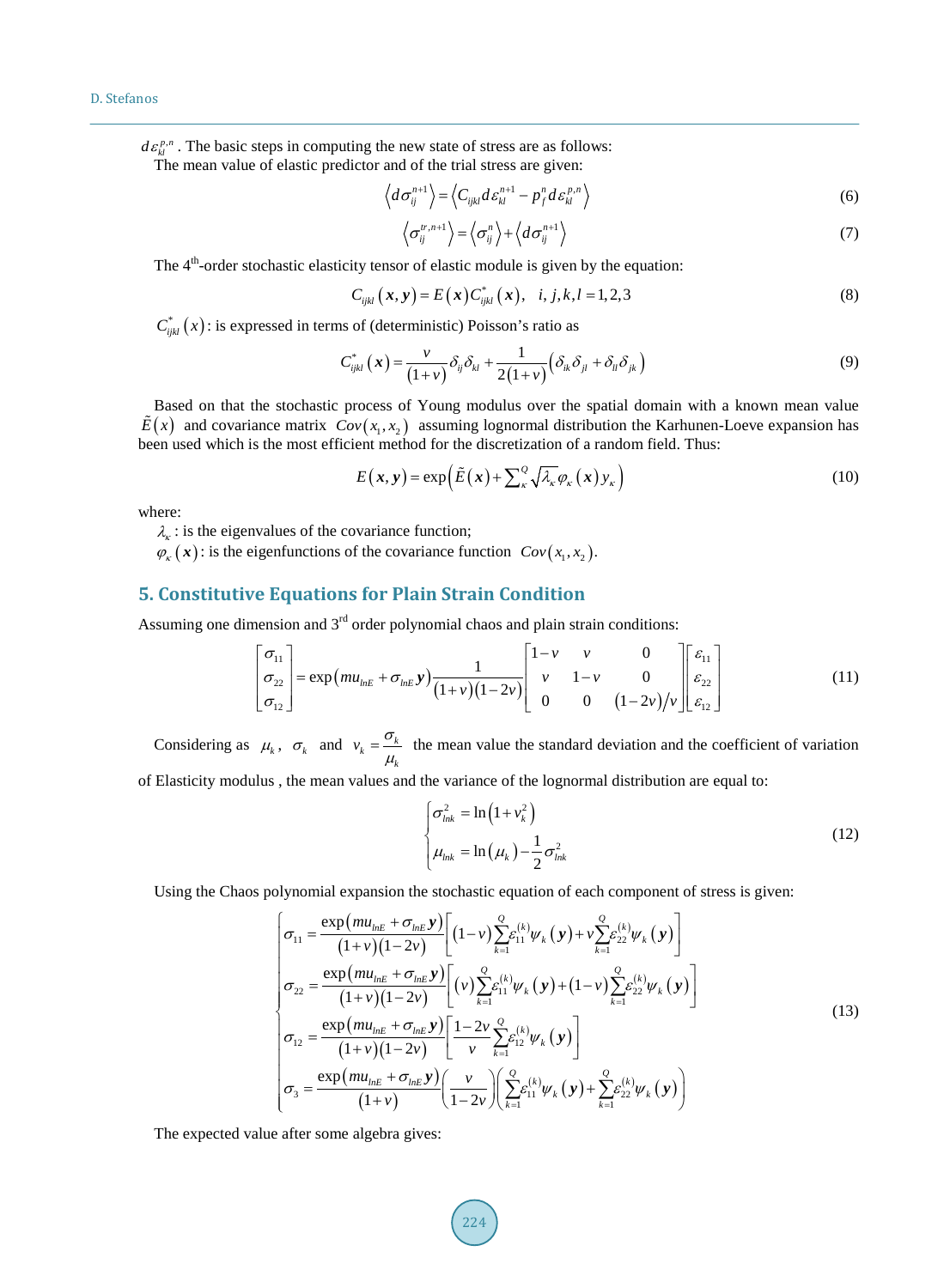$$
\left\langle \begin{bmatrix} \sigma_{11} \\ \sigma_{22} \\ \sigma_{12} \end{bmatrix} \right\rangle = \frac{e^{mu_{lnE}}}{(1+\nu)(1-2\nu)} \begin{bmatrix} 1-\nu & \nu & 0 \\ \nu & 1-\nu & 0 \\ 0 & 0 & (1-2\nu)/\nu \end{bmatrix} \begin{bmatrix} e^{\sigma_{lnE}y} \cdot \varepsilon_{11} \\ e^{\sigma_{lnE}y} \cdot \varepsilon_{22} \\ e^{\sigma_{lnE}y} \cdot \varepsilon_{12} \end{bmatrix} \right\rangle
$$
  
\n
$$
\Rightarrow \left\langle \begin{bmatrix} \sigma_{11} \\ \sigma_{22} \\ \sigma_{12} \end{bmatrix} \right\rangle = \frac{e^{mu_{lnE}}}{(1+\nu)(1-2\nu)} \begin{bmatrix} 1-\nu & 0 & 0 \\ \nu & 1-\nu & 0 \\ 0 & 0 & (1-2\nu)/\nu \end{bmatrix} \begin{bmatrix} \sum_{k=0}^{Q} \varepsilon_{11}^{(k)} \int_{\Gamma} \rho(y) e^{\sigma_{lnE}y} \psi_{k}(y) dy \\ \sum_{k=0}^{Q} \varepsilon_{22}^{(k)} \int_{\Gamma} \rho(y) e^{\sigma_{lnE}y} \psi_{k}(y) dy \\ \sum_{k=0}^{Q} \varepsilon_{12}^{(k)} \int_{\Gamma} \rho(y) e^{\sigma_{lnE}y} \psi_{k}(y) dy \end{bmatrix}
$$
\n(14)

The variance of stress:

$$
Var(\sigma_{11}) = E[\sigma_{11}^2] - (E[\sigma_{11}])^2
$$
\n(15)

where:

$$
\begin{bmatrix} E(\sigma_{11}^{2}) = E\left[ \left( \frac{e^{m u_{lnE}} e^{\sigma_{lnE} y}}{(1+v)(1-2v)} (1-v) \sum_{k=1}^{Q} \varepsilon_{11}^{(\kappa)} \psi_{\kappa}(y) + v \sum_{k=1}^{Q} \varepsilon_{22}^{(\kappa)} \psi_{\kappa}(y) \right)^{2} \right] \\ \left( E[\sigma_{11}] \right)^{2} = \left[ \frac{e^{m u_{lnE}}}{(1+v)(1-2v)} \left( (1-v) \sum_{k=1}^{Q} \varepsilon_{11}^{(\kappa)} \int_{\Gamma} \rho(y) e^{\sigma_{lnE} y} \psi_{\kappa}(y) dy + v \sum_{k=1}^{Q} \varepsilon_{22}^{(\kappa)} \int_{\Gamma} \rho(y) e^{\sigma_{lnE} y} \psi_{\kappa}(y) dy \right) \right] \end{bmatrix}
$$
(16)

Similarly for the other components. Expected value of  $I_2$ :

$$
E[I2] = E[\sigma11\sigma22] + E[\sigma22\sigma33] + E[\sigma33\sigma11] - E[\sigma122]
$$
\n(17)

Based on the stochastic Equation (13) of  $\sigma_{ij}$  components the expected value of the invariant  $I_2$  is given as following:

$$
E[\sigma_{11}\sigma_{22}] = E\left[\frac{\exp\left(mu_{\mu E} + \sigma_{\mu E}y\right)}{(1+v)(1-2v)}\left[(1-v)\sum_{k=1}^{Q}\varepsilon_{11}^{(k)}\psi_{k}\left(y\right) + v\sum_{k=1}^{Q}\varepsilon_{22}^{(k)}\psi_{k}\left(y\right)\right]\right] \times \left(\frac{\exp\left(mu_{\mu E} + \sigma_{\mu E}y\right)}{(1+v)(1-2v)}\left[(v)\sum_{k=1}^{Q}\varepsilon_{11}^{(k)}\psi_{k}\left(y\right) + (1-v)\sum_{k=1}^{Q}\varepsilon_{22}^{(k)}\psi_{k}\left(y\right)\right]\right)\right]
$$
\n
$$
E[\sigma_{22}\sigma_{33}] = E\left[\frac{\exp\left(mu_{\mu E} + \sigma_{\mu E}y\right)}{(1+v)(1-2v)}\left[(v)\sum_{k=1}^{Q}\varepsilon_{11}^{(k)}\psi_{k}\left(y\right) + (1-v)\sum_{k=1}^{Q}\varepsilon_{22}^{(k)}\psi_{k}\left(y\right)\right]\right] \times \left(\frac{\exp\left(mu_{\mu E} + \sigma_{\mu E}y\right)}{(1+v)}\left(\frac{v}{1-2v}\right)\left[\sum_{k=1}^{Q}\varepsilon_{11}^{(k)}\psi_{k}\left(y\right) + \sum_{k=1}^{Q}\varepsilon_{22}^{(k)}\psi_{k}\left(y\right)\right]\right]\right]
$$
\n
$$
E[\sigma_{33}\sigma_{11}] = E\left[\frac{\exp\left(mu_{\mu E} + \sigma_{\mu E}y\right)}{(1+v)}\left(\frac{v}{1-2v}\right)\left[\sum_{k=1}^{Q}\varepsilon_{11}^{(k)}\psi_{k}\left(y\right) + \sum_{k=1}^{Q}\varepsilon_{22}^{(k)}\psi_{k}\left(y\right)\right]\right]
$$
\n
$$
\times \left(\frac{\exp\left(mu_{\mu E} + \sigma_{\mu E}y\right)}{(1+v)(1-2v)}\left[(1-v)\sum_{k=1}^{Q}\varepsilon_{11}^{(k)}\psi_{k}\left(y\right) + v\sum_{k=1}^{Q}\varepsilon_{22}^{(k)}\psi_{k}\left(y\right)\right]\right)\right]
$$
\n(20)

$$
E\left[\sigma_{12}^2\right] = E\left[\left(\frac{\exp\left(m u_{\scriptscriptstyle h\scriptscriptstyle E} + \sigma_{\scriptscriptstyle h\scriptscriptstyle E} y\right)}{(1+v)(1-2v)}\left[\frac{1-2v}{v}\sum_{k=1}^{\mathcal{Q}} \varepsilon_{12}^{(k)} \psi_k\left(y\right)\right]\right) \times \left(\frac{\exp\left(m u_{\scriptscriptstyle h\scriptscriptstyle E} + \sigma_{\scriptscriptstyle h\scriptscriptstyle E} y\right)}{(1+v)(1-2v)}\left[\frac{1-2v}{v}\sum_{k=1}^{\mathcal{Q}} \varepsilon_{12}^{(k)} \psi_k\left(y\right)\right]\right)\right]
$$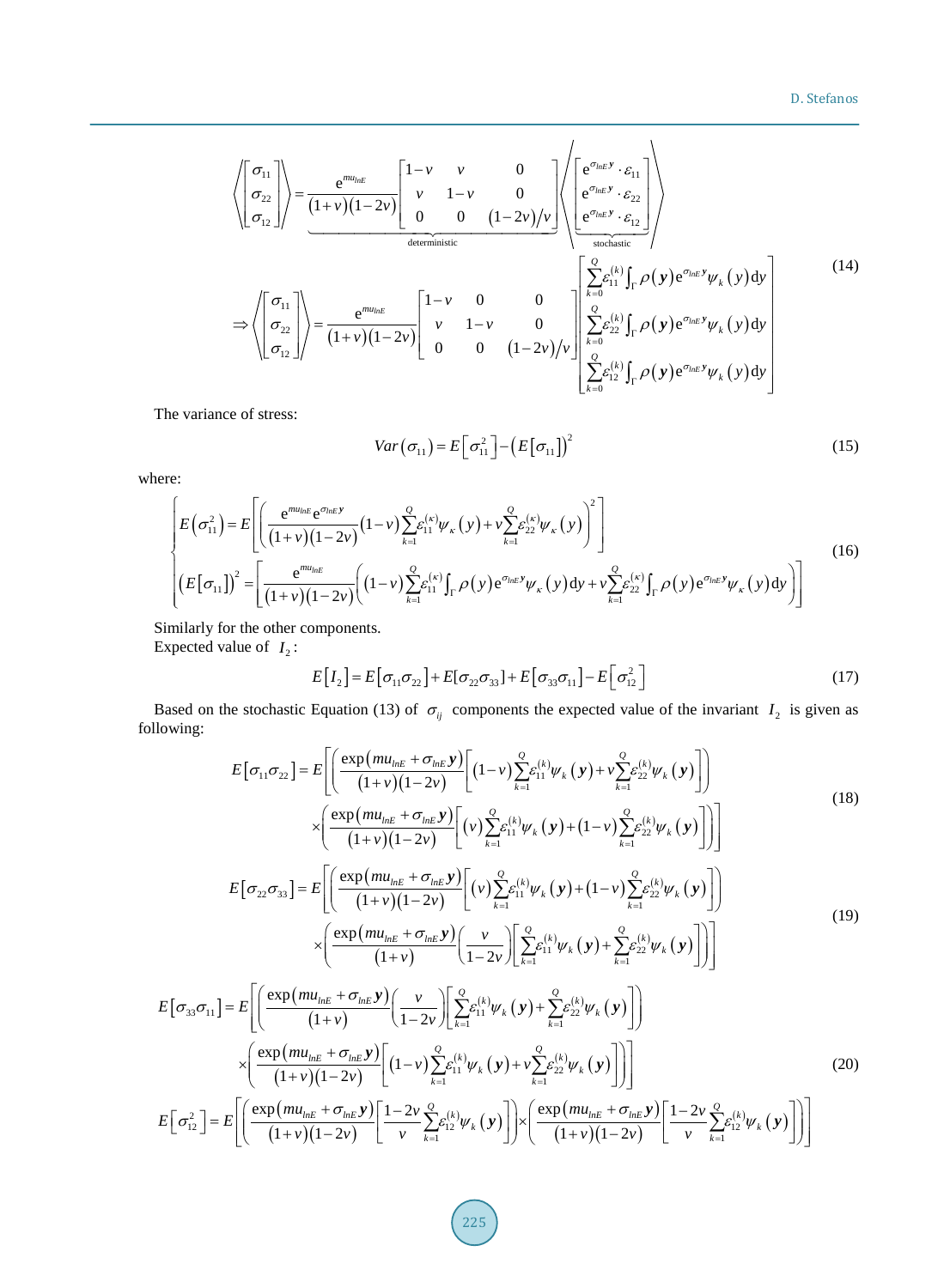Variance value of  $I_2$ :

Using again the stochastic Equation (13) of  $\sigma_{ij}$  components the variance of  $I_2$ :

$$
Var[I_2] = Var[\sigma_{11}\sigma_{22}] + Var[\sigma_{22}\sigma_{33}] + Var[\sigma_{33}\sigma_{11}] - Var[\sigma_{12}^2]
$$
\n(21)

where:

$$
Var[\sigma_{11}\sigma_{22}] = E[(\sigma_{11}\sigma_{22})^{2}] - (E[\sigma_{11}\sigma_{22}])^{2}
$$
  
\n
$$
Var[\sigma_{22}\sigma_{33}] = E[(\sigma_{22}\sigma_{33})^{2}] - (E[\sigma_{22}\sigma_{33}])^{2}
$$
  
\n
$$
Var[\sigma_{11}\sigma_{33}] = E[(\sigma_{11}\sigma_{33})^{2}] - (E[\sigma_{11}\sigma_{33}])^{2}
$$
 (22)

As an example the variance of  $\sigma_{11}\sigma_{22}$  is given:

$$
\begin{bmatrix} E[(\sigma_{11}\sigma_{22})^{2}] = E\left[\left(\frac{\exp\left(mu_{\text{ln}E} + \sigma_{\text{ln}E}\mathbf{y}\right)}{(1+\nu)(1-2\nu)}\left[(1-\nu)\sum_{k=1}^{Q}\varepsilon_{11}^{(k)}\psi_{k}\left(\mathbf{y}\right) + \nu\sum_{k=1}^{Q}\varepsilon_{22}^{(k)}\psi_{k}\left(\mathbf{y}\right)\right]\right) \right] \times \left(\frac{\exp\left(mu_{\text{ln}E} + \sigma_{\text{ln}E}\mathbf{y}\right)}{(1+\nu)(1-2\nu)}\left[(\nu)\sum_{k=1}^{Q}\varepsilon_{11}^{(k)}\psi_{k}\left(\mathbf{y}\right) + (1-\nu)\sum_{k=1}^{Q}\varepsilon_{22}^{(k)}\psi_{k}\left(\mathbf{y}\right)\right]\right)^{2}\right)\right] \times \left[E\left[\sigma_{11}\sigma_{22}\right]\right)^{2} = \left(E\left[\left(\frac{\exp\left(mu_{\text{ln}E} + \sigma_{\text{ln}E}\mathbf{y}\right)}{(1+\nu)(1-2\nu)}\left[(1-\nu)\sum_{k=1}^{Q}\varepsilon_{11}^{(k)}\psi_{k}\left(\mathbf{y}\right) + \nu\sum_{k=1}^{Q}\varepsilon_{22}^{(k)}\psi_{k}\left(\mathbf{y}\right)\right]\right)\right] \times \left(\frac{\exp\left(mu_{\text{ln}E} + \sigma_{\text{ln}E}\mathbf{y}\right)}{(1+\nu)(1-2\nu)}\left[(\nu)\sum_{k=1}^{Q}\varepsilon_{11}^{(k)}\psi_{k}\left(\mathbf{y}\right) + (1-\nu)\sum_{k=1}^{Q}\varepsilon_{22}^{(k)}\psi_{k}\left(\mathbf{y}\right)\right]\right)\right)^{2} \end{bmatrix} \tag{23}
$$

The expected value of  $I_3$ :

$$
E[I3] = E[\sigma11\sigma22\sigma33] - E[\sigma33\sigma122]
$$
\n(24)

The variance value of  $I_3$ :

$$
Var[I3] = Var[\sigma11\sigma22\sigma33] - Var[\sigma33\sigma122]
$$
\n(25)

The analysis are carried out similar as the invariant of  $I_2$ .

## **6. Numerical Example**

A shallow foundation problem for various values of variation's coefficient  $v_e$  is solved taken to account the randomness of the ground. To estimate the statistical moments of the soil deformation the numerical algorithm of SFEM using the Generalized Polynomial Chaos as described in the previous paragraphs is applied. In [\[16\]](#page-6-7) the author compared the displacement results to those obtained by the closed form solution.

The geometry of the finite elements used for the simulation of the problem presented in **[Figure](#page-5-5) 1**. The input data of the problem is the random field modulus with a constant average value equal to 100 Mpa and a fixed Poisson ratio equal to 0.25. Calculations have been made for ten different coefficients  $v_e = \frac{\sigma_E}{\mu_E}$  $v_e = \frac{\sigma_E}{\mu_E}$  of the elastic

modulus with a minimum value of 0.1 and then with step 0.1 to a maximum value equal to 1. For SFEM one dimensional Hermite GPC with order 5 [\[19\]](#page-6-4) were used. In the **[Figures B1-B10](#page-8-0)** (**[Appendix B](#page-8-1)**), the strains and stress components, and the stress tensor invariants are presented as resulted by the Chaos Polynomial expansion (**[Appendix A](#page-7-0)**) and compared with those raised by the Monte Carlo Method. The convergence of the outcomes decreases as the number of Monte Carlo simulations increases.

#### **7. Conclusions**

To propagate the uncertainties of input parameters to constitutive relations of strain and stress where arises due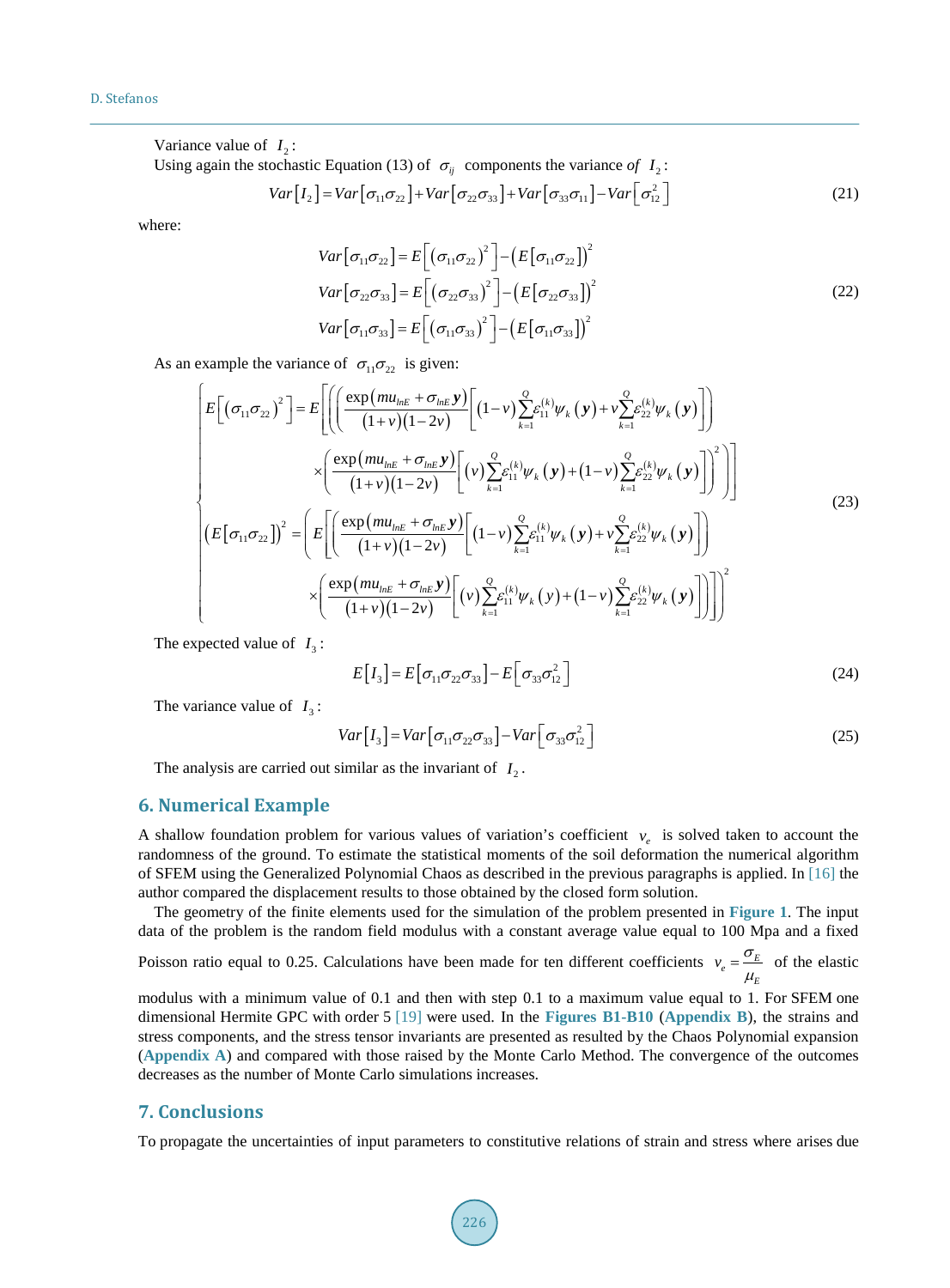<span id="page-5-5"></span>

**Figure 1.** Finite element mesh.

to spatial variability of mechanical parameters in engineering problems, a new algorithm of Stochastic Finite Element Method has been presented.

An algorithm of Stochastic Finite Element using Polynomial Chaos has been developed and the elastic predictor of stress in a non linear problem is calculated.

A numerical example of shallow foundation was carried out and the results of stress and strain of the new algorithm were compared with those raised from Monte Carlo method which is treated as the exact solution. A great accuracy was presented.

The main advantage in using the proposed methodology is that a large number of realizations which have to be made for (Random Finite Element Method) avoided, thus making the procedure viable for realistic practical problems.

## **References**

- <span id="page-5-0"></span>[1] Hasselman, T. (2001) Quantification of Uncertainty in Structural Dynamic Models. *Journal of Aerospace Engineering*, **14**, 158-165. [http://dx.doi.org/10.1061/\(ASCE\)0893-1321\(2001\)14:4\(158\)](http://dx.doi.org/10.1061/(ASCE)0893-1321(2001)14:4(158))
- [2] Preis, A., Perelman, L. and Ostfeld, A. (2008) Uncertainty Quantification of Contamination Source Identification. *World Environmental and Water Resources Congress* 2008, 1-6. [http://dx.doi.org/10.1061/40976\(316\)505](http://dx.doi.org/10.1061/40976(316)505)
- [3] Keitel, H. (2013) Quantifying Sources of Uncertainty for Creep Models under Varying Stresses. *Journal of Structural Engineering*, **139**, 949-956. [http://dx.doi.org/10.1061/\(ASCE\)ST.1943-541X.0000716](http://dx.doi.org/10.1061/(ASCE)ST.1943-541X.0000716)
- <span id="page-5-1"></span>[4] Karim, A., Ahmed, I., Boutton, T., Strom, K. and Fox, J. (2015) Quantification of Uncertainty in a Sediment Provenance Model. *World Environmental and Water Resources Congress* 2015, 1790-1799. <http://dx.doi.org/10.1061/9780784479162.175>
- <span id="page-5-2"></span>[5] Phoon, K., Quek, S., Chow, Y. and Lee, S. (1990) Reliability Analysis of Pile Settlements. *Journal of Geotechnical Engineering*, *ASCE*, **116**, 1717-35. [http://dx.doi.org/10.1061/\(ASCE\)0733-9410\(1990\)116:11\(1717\)](http://dx.doi.org/10.1061/(ASCE)0733-9410(1990)116:11(1717))
- [6] Mellah, R., Auvinet, G. and Masrouri, F. (2000) Stochastic Finite Element Method Applied to Non-Linear Analysis of Embankments. *Probabilistic Engineering Mechanics*, **15**, 251-259. [http://dx.doi.org/10.1016/S0266-8920\(99\)00024-7](http://dx.doi.org/10.1016/S0266-8920(99)00024-7)
- <span id="page-5-3"></span>[7] Eloseily, K., Ayyub, B. and Patev, R. (2002) Reliability Assessment of Pile Groups in Sands. *Journal of Structural Engineering*, *ASCE*, **128**, 1346-53. [http://dx.doi.org/10.1061/\(ASCE\)0733-9445\(2002\)128:10\(1346\)](http://dx.doi.org/10.1061/(ASCE)0733-9445(2002)128:10(1346))
- <span id="page-5-4"></span>[8] Fenton, G.A. and Vanmarcke, E. H. (1990) Simulation of Random Fields via Local Average Subdivision. *Journal of Engineering Mechanics*, **116**, 1733-1749. [http://dx.doi.org/10.1061/\(ASCE\)0733-9399\(1990\)116:8\(1733\)](http://dx.doi.org/10.1061/(ASCE)0733-9399(1990)116:8(1733))
- [9] Paice, G.M., Griffiths, D.V. and Fenton, G.A. (1996) Finite Element Modeling of Settlements on Spatially Random Soil. *Journal of Geotechnical Engineering*, **122**, 777-779. [http://dx.doi.org/10.1061/\(ASCE\)0733-9410\(1996\)122:9\(777\)](http://dx.doi.org/10.1061/(ASCE)0733-9410(1996)122:9(777))
- [10] Fenton, G.A. and Griffiths, D.V. (2002) Probabilistic Foundation Settlement on Spatially Random Soil. *Journal of*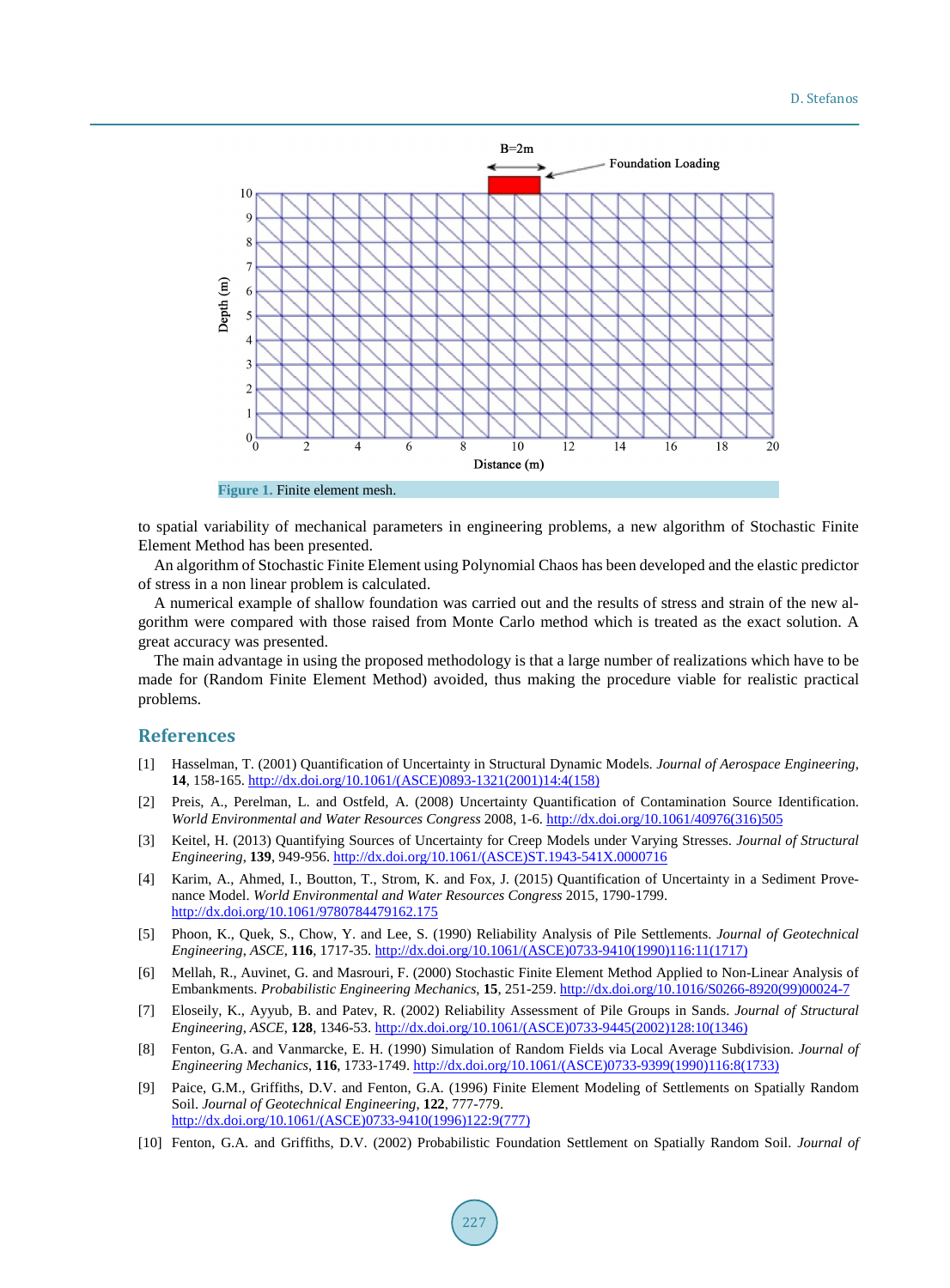*Geotechnical and Geoenvironmental Engineering*, **128**, 381-390. [http://dx.doi.org/10.1061/\(ASCE\)1090-0241\(2002\)128:5\(381\)](http://dx.doi.org/10.1061/(ASCE)1090-0241(2002)128:5(381))

- [11] Fenton, G.A. and Griffiths, D.V. (2005) Three-Dimensional Probabilistic Foundation Settlement. *Journal of Geotechnical and Geoenvironmental Engineering*, **131**, 232-239. [http://dx.doi.org/10.1061/\(ASCE\)1090-0241\(2005\)131:2\(232\)](http://dx.doi.org/10.1061/(ASCE)1090-0241(2005)131:2(232))
- <span id="page-6-0"></span>[12] Fenton, G.A. and Griffiths, D.V. (2008) Risk Assessment in Geotechnical Engineering. Wiley, Hoboken. <http://dx.doi.org/10.1002/9780470284704>
- <span id="page-6-1"></span>[13] Debraj, G. and Charbel, F. (2008) Strain and Stress Computations in Stochastic Finite Element Methods. *International Journal for Numerical Method in Engineering*, **74**, 1219-1239. <http://dx.doi.org/10.1002/nme.2206>
- <span id="page-6-2"></span>[14] Ghanem, R.G. and Spanos, P.D. (1991) Stochastic Finite Elements: A Spectral Approach. Springer-Verlag, New York. <http://dx.doi.org/10.1007/978-1-4612-3094-6>
- <span id="page-6-6"></span>[15] Drakos, I.S. and Pande, G.N. (2015) Stochastic Finite Element Analysis for Transport Phenomena in Geomechanics Using Polynomial Chaos. Civil and Structural Engineering, GJRE-E, Vol. 15, Issue 2, Version 1.0.
- <span id="page-6-7"></span>[16] Drakos, I.S. and Pande, G.N. (2015) Quantitative of Uncertainties in Earth Structures. *World Congress on Advances in Structural Engineering and Mechanics*, Incheon, 25-29 August 2015, 25-29.
- [17] Drakos, I.S. and Pande, G.N. (2015) Stochastic Finite Element Analysis Using Polynomial Chaos. *Studia Geotechnica et Mechanica Journal*. (under review)
- <span id="page-6-3"></span>[18] Drakos, I.S. and Pande, G.N. (2015) Stochastic Finite Element Consolidation Analysis Based on Polynomial Chaos Expansion. *Georisk Journal*. (under review)
- <span id="page-6-4"></span>[19] Xiu, D.B. and Em Karniadakis, G. (2003) Modeling Uncertainty in Steady State Diffusion Problems via Generalized Polynomial Chaos. *Computer Methods in Applied Mechanics and Engineering*, **191**, 4927-4948. [http://dx.doi.org/10.1016/S0045-7825\(02\)00421-8](http://dx.doi.org/10.1016/S0045-7825(02)00421-8)
- <span id="page-6-5"></span>[20] Lord, G., Powel, C. and Shardlow, T. (2014) An Introduction to Computational Stochastic PDEs. Cambridge Texts in Applied Mathematics. Cambridge University Press, Cambridge. <http://dx.doi.org/10.1017/cbo9781139017329>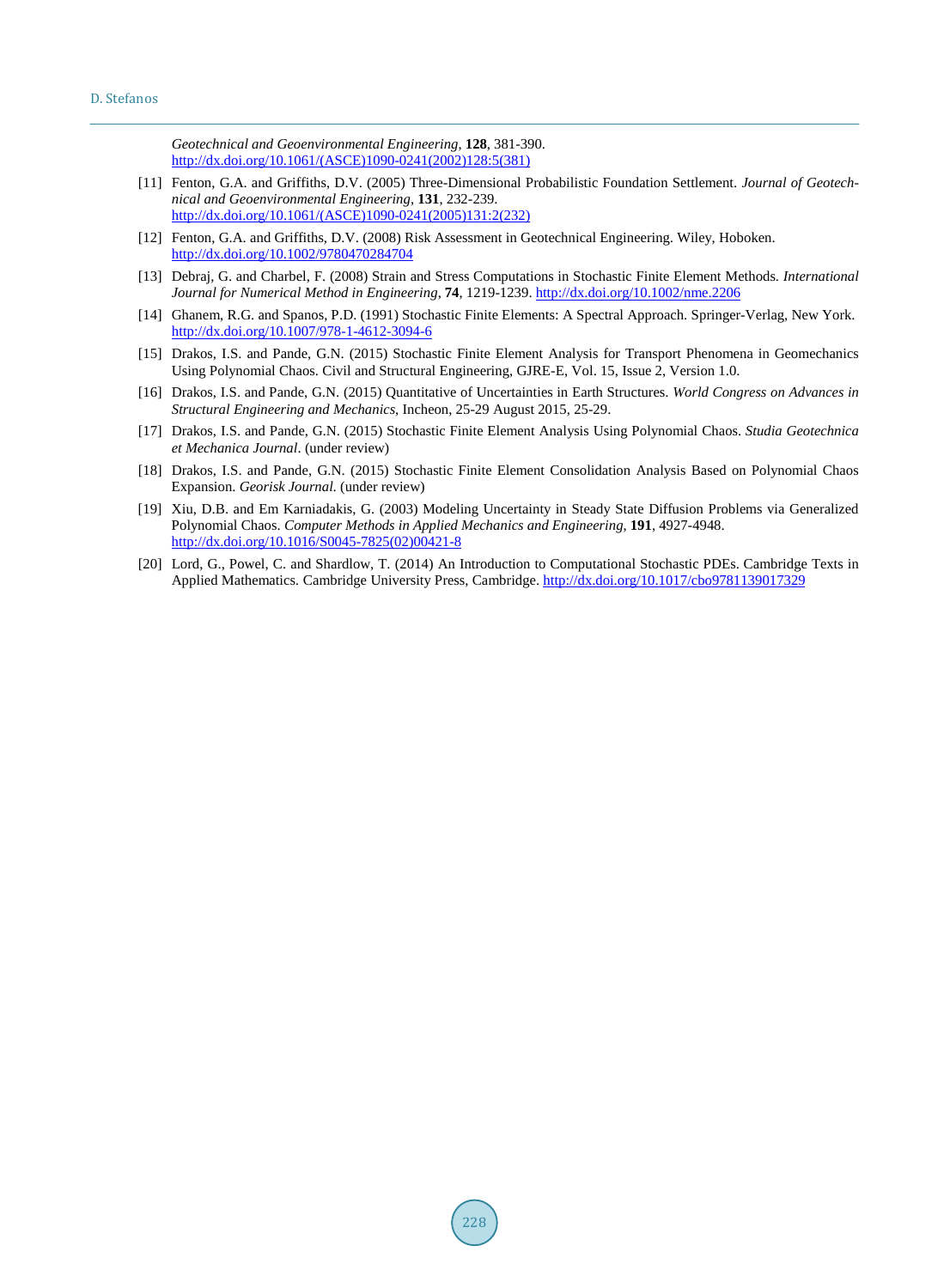## <span id="page-7-0"></span>**Apendix A**

## **Galerkin Approximation and Generalized Polynomial of Chaos**

In order to solve the problem we have to create the new space  $L^2_p(\Gamma, H_0^1(D))$ . For that reason the subspace  $S^k \subset L_p^2(\Gamma)$  is considered as [\[20\].](#page-6-5)

$$
S^k = span\{\psi_1, \psi_2, \cdots, \psi_\kappa\} \tag{A.1}
$$

Assuming that the  $S_i^k$  represents a space of univariate orthonormal polynomial of variable  $y_i \subset \Gamma_i \subset \mathbb{R}$  with order k or lower and:

$$
S_i^k = span\{P_{a_i}^i(y_i), a_i = 0, 1, 2, \cdots, k\}, i = 1, \cdots, M
$$
\n(A.2)

The tensor product of the  $M S_i^k$  subspace results the space of the *Generalized Polynomial Chaos*:

$$
S^k = S_1 \otimes S_2 \otimes \cdots \otimes S_M \tag{A.3}
$$

And using (A2)

$$
S^{k} = span \left\{ \prod_{i=1}^{M} P_{a_{i}}^{i} (y_{i}) : a_{i} = 0, 1, \cdots, k, i = 1, \cdots, M, |a| \le k \right\}
$$
 (A.4)

where  $|a| = \sum_{i=1}^{M} a_i$ 

And

$$
Q = \dim(S^k) = \frac{(M+k)!}{M!k!}
$$
 (A.5)

Xiu & Karniadakis [\[19\]](#page-6-4) show the application of the method for different kind of orthonormal polynomials and in the current paper the Hermite polynomial was used with the following characteristics:

$$
P_0 = 1, \langle P_i \rangle = 0, i > 0
$$
  

$$
\langle P_m P_n \rangle = \int_{\Gamma} P_m(\mathbf{y}) P_n(\mathbf{y}) \rho(\mathbf{y}) d\mathbf{y} = \gamma_n \delta_{mn}
$$
 (A.6)

where:

$$
\gamma_n = \langle P_n^2 \rangle
$$
: are the normalization factors,  $\delta_{mn}$  is the *Kronecker* delta;

$$
\rho(\mathbf{y}) = \frac{1}{\sqrt{2\pi}} e^{-\frac{y}{2}}
$$
: is the density function and  $P_n = (-1)^n e^{\frac{y}{2}} \frac{d^n}{dy^n} e^{-\frac{y}{2}}$ .

For a 3<sup>rd</sup> order of one dimension of uncertainty the Hermite Polynomial Chaos is given by:

$$
\psi_0(y) = P_0(y) = 1, \psi_1(y) = P_1(y) = y, \psi_2(y) = P_2(y) = y^2 - 1
$$
\n(A.7)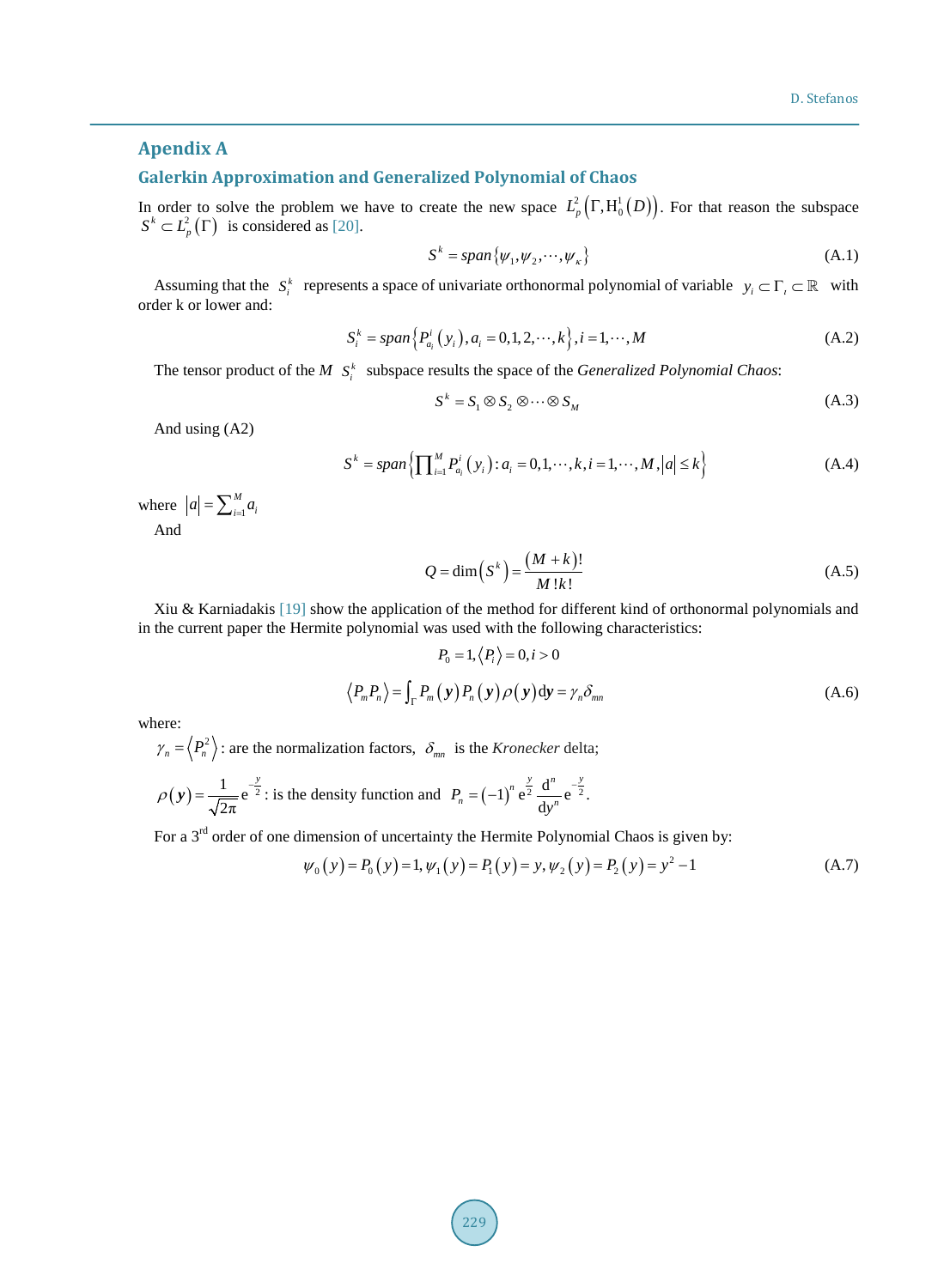## <span id="page-8-1"></span><span id="page-8-0"></span>**Apendix B Results of Numerical Example**







**Figure B2.** Standard deviation of stress tensor complements.



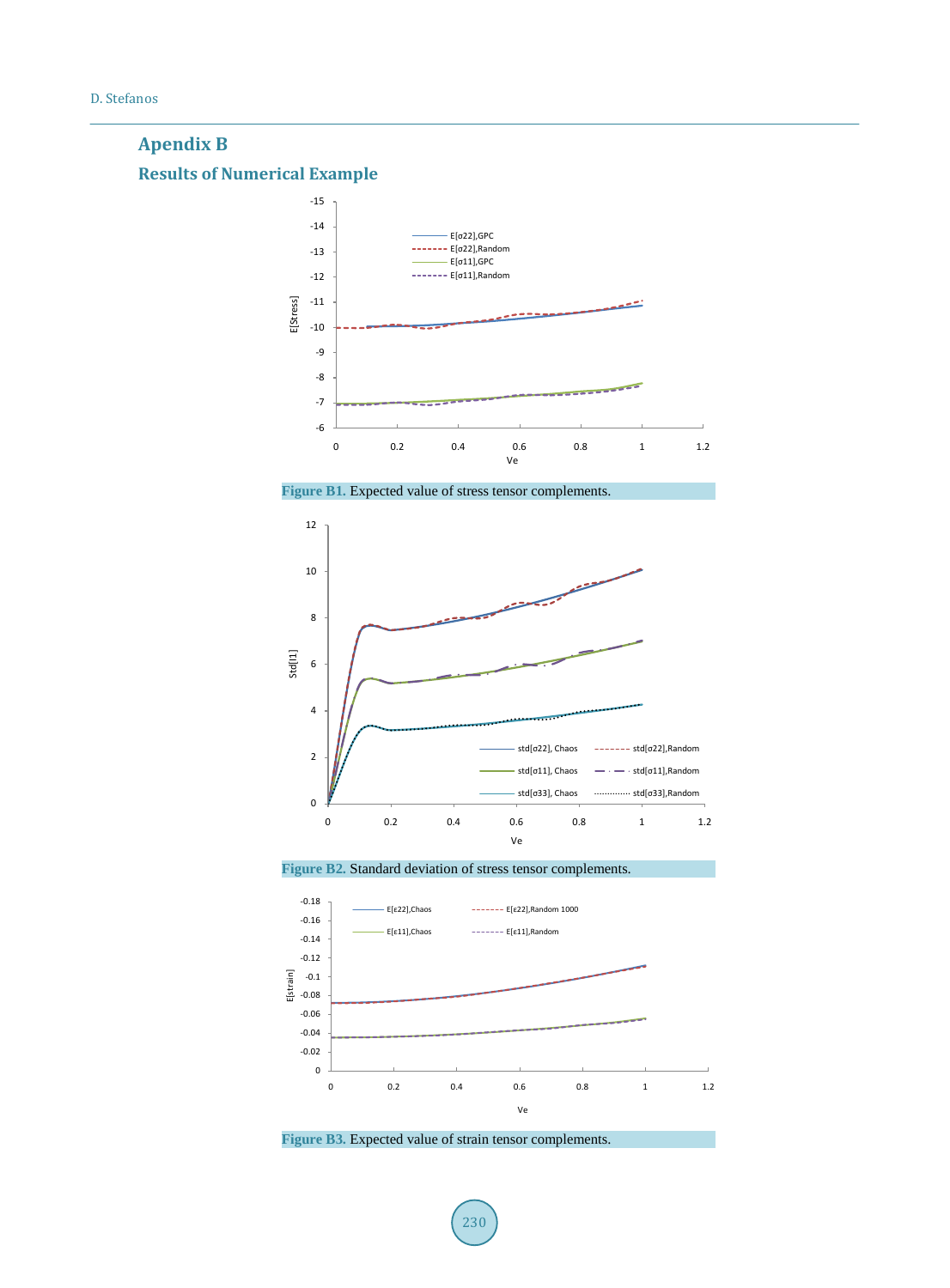









**Figure B6.** Standard deviation of stress tensor invariant *I*1.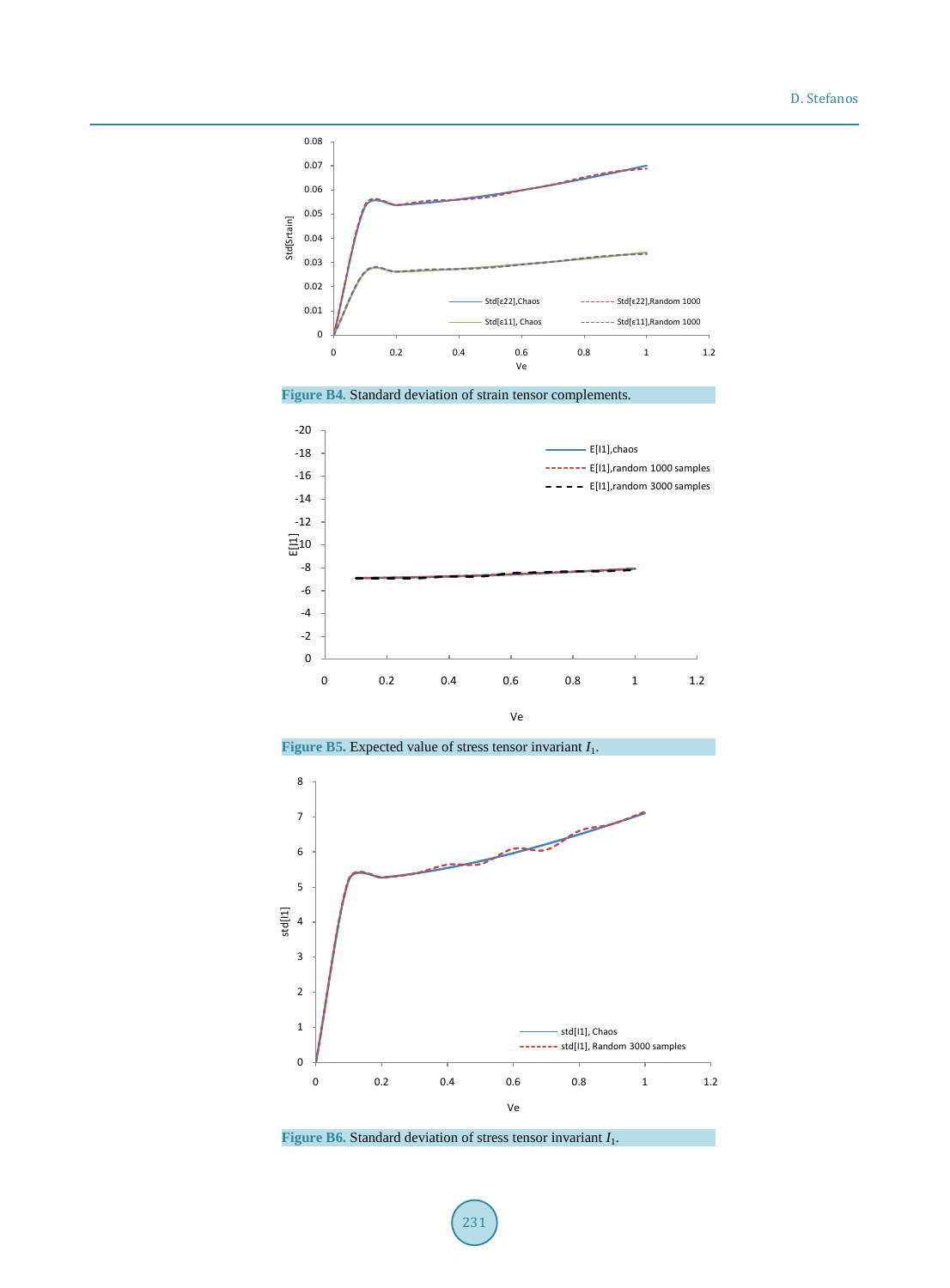

Figure B7. Expected value of stress tensor invariant *I*<sub>2</sub>.







**Figure B9.** Expected value of stress tensor invariant *I*3.